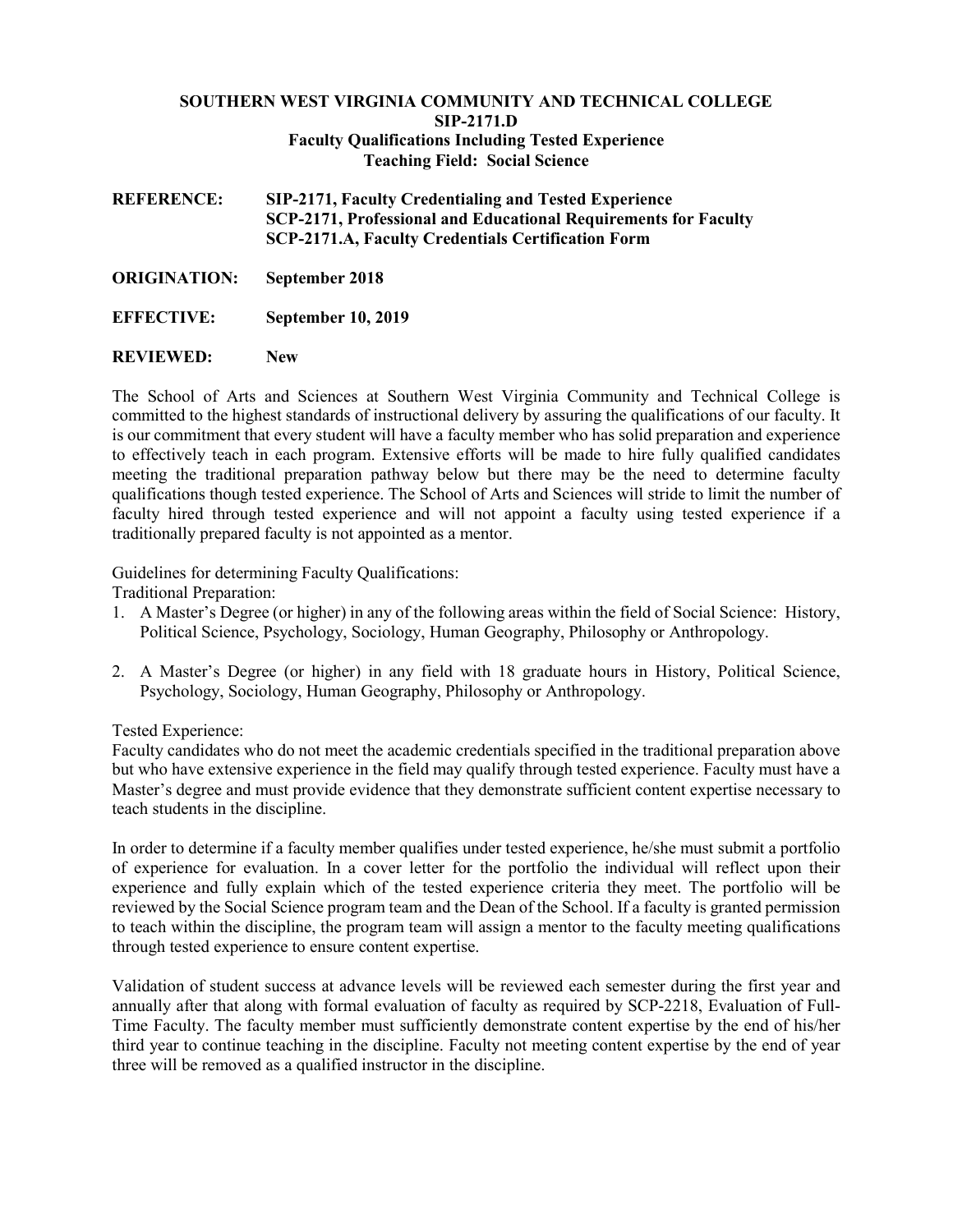To qualify under tested experience, the faculty candidate must have a Master's Degree in any field and must satisfy either:

- 1. one (1) of the three Group A criteria and two (2) of the Group B criteria, or
- 2. two (2) of the Group A criteria and one (1) of the Group B criteria.
- 3. Consideration  $\frac{\text{max}}{\text{p}}$  be given to candidates with three (3) of the Group B criteria.

| # | Group A Criteria                                     | <b>Evidence Required</b>               |  |
|---|------------------------------------------------------|----------------------------------------|--|
|   | At least 12 graduate credit hours in social science: | Graduate transcript                    |  |
|   | History, Political Science, Psychology, Sociology,   |                                        |  |
|   | Human Geography, Philosophy or Anthropology          |                                        |  |
| 2 | Bachelor's Degree in History, Political Science,     | Transcript                             |  |
|   | Psychology, Sociology, Human Geography,              |                                        |  |
|   | Philosophy or Anthropology                           |                                        |  |
| 3 | Fellowships, awards, or recognitions for excellence  | Letter or certificate attesting to the |  |
|   | related to the teaching of social science at the     | award or recognition and the degree of |  |
|   | collegial-level from national or state professional  | collegial-level outcomes.              |  |
|   | organizations.                                       |                                        |  |

| #              | <b>Group B Criteria</b>                                 | <b>Evidence Required</b>                  |  |
|----------------|---------------------------------------------------------|-------------------------------------------|--|
| 1              | Six or more semesters of successful advanced            | Student and supervisor course             |  |
|                | (collegial level) high school or college social         | evaluations affirming teaching            |  |
|                | science teaching experience.                            | effectiveness and documentation of        |  |
|                |                                                         | advanced (collegial level) content.       |  |
| 2              | Three $(3)$ or more years of work experience in the     | Letter from supervisor or client          |  |
|                | field.                                                  | attesting to effective field related      |  |
|                |                                                         | performance and documentation of          |  |
|                |                                                         | advanced performance.                     |  |
| 3              | Peer reviews affirming social science teaching          | Three or more letters of                  |  |
|                | effectiveness.                                          | recommendation from faculty or            |  |
|                |                                                         | administrators who have observed the      |  |
|                |                                                         | faculty member effectively teaching       |  |
|                |                                                         | advanced (collegial level) outcomes.      |  |
| $\overline{4}$ | Extensive presentations at national, regional, or state | Paper shared at conference and            |  |
|                | peer-reviewed social science                            | conference proposal with presenter        |  |
|                | conferences/workshops showcasing collegial-level        | letter of acceptance, presenter           |  |
|                | content.                                                | certificate or similar evidence.          |  |
| 5              | Extensive participation in nationally normed social     | Letter from organization, certificate, or |  |
|                | science assessment activity, such as Advanced           | similar evidence to document collegial    |  |
|                | Placement scoring in the field, item writing for        | level performance.                        |  |
|                | national social science competition at the collegial-   |                                           |  |
|                | level.                                                  |                                           |  |
| 6              | Extensive leadership in collegial-level social science  | Letter of appointment, organizational     |  |
|                | professional organization.                              | chart, or similar evidence.               |  |
| $\overline{7}$ | Evaluator of grants or other scholarly function in a    | Letter from grant administrator, or       |  |
|                | collegial-level social science-related study/project.   | similar evidence.                         |  |
| 8              | Publications of collegial-level peer-review books,      | Copy of publications                      |  |
|                | journal articles, or similar publications in the field  |                                           |  |
|                | or peer-reviewer of nationally recognized               |                                           |  |
|                | publications.                                           |                                           |  |